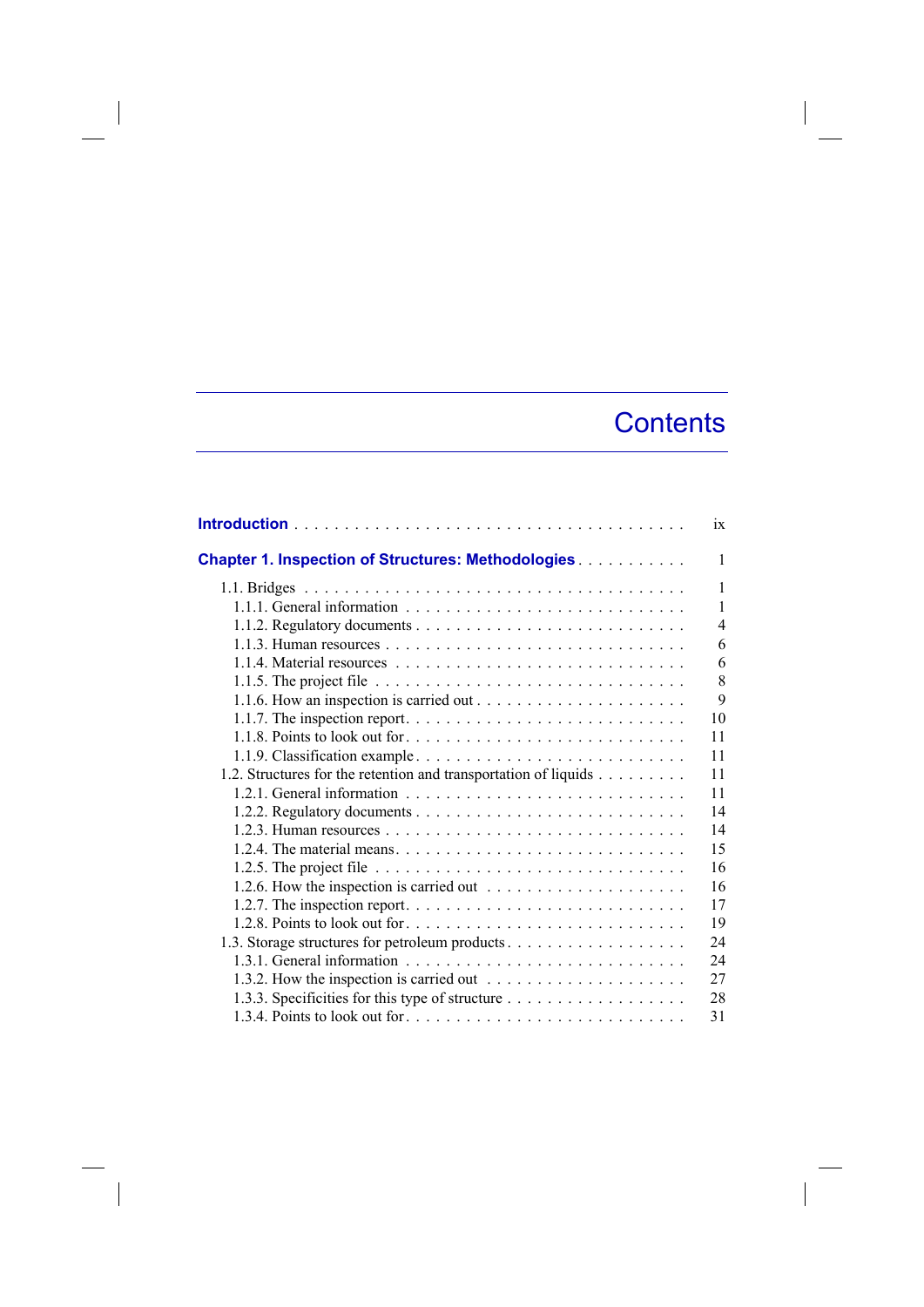## vi Civil Engineering Structures According to the Eurocodes

 $\overline{\phantom{a}}$ 

 $\overline{\phantom{a}}$ 

| 34                                                                |
|-------------------------------------------------------------------|
| 34                                                                |
| 36                                                                |
| 1.4.3. Determination of the strategic index SI<br>38              |
| 39                                                                |
| 39                                                                |
| 40                                                                |
| 41                                                                |
| 50                                                                |
| 50                                                                |
| 1.5.2. Reminder on the regulations for the mechanical             |
| 51                                                                |
| 52                                                                |
| 55                                                                |
| 55                                                                |
| 56                                                                |
| 57                                                                |
| 1.6. Gantry, metal hanger and high masts<br>59                    |
| 59                                                                |
| 59                                                                |
| 60                                                                |
| 61                                                                |
|                                                                   |
| <b>Chapter 2. Concept of Resistance of Materials: Application</b> |
| 67                                                                |
| 2.1. General information on reinforced concrete<br>67             |
| 68                                                                |
| 68                                                                |
| 69                                                                |
| 69                                                                |
| 69                                                                |
| 70                                                                |
| 74                                                                |
| 81                                                                |
|                                                                   |
| 81                                                                |
| 85                                                                |
| 87                                                                |
| 88                                                                |
| 89                                                                |
| 91                                                                |
| 93                                                                |

 $\Big|$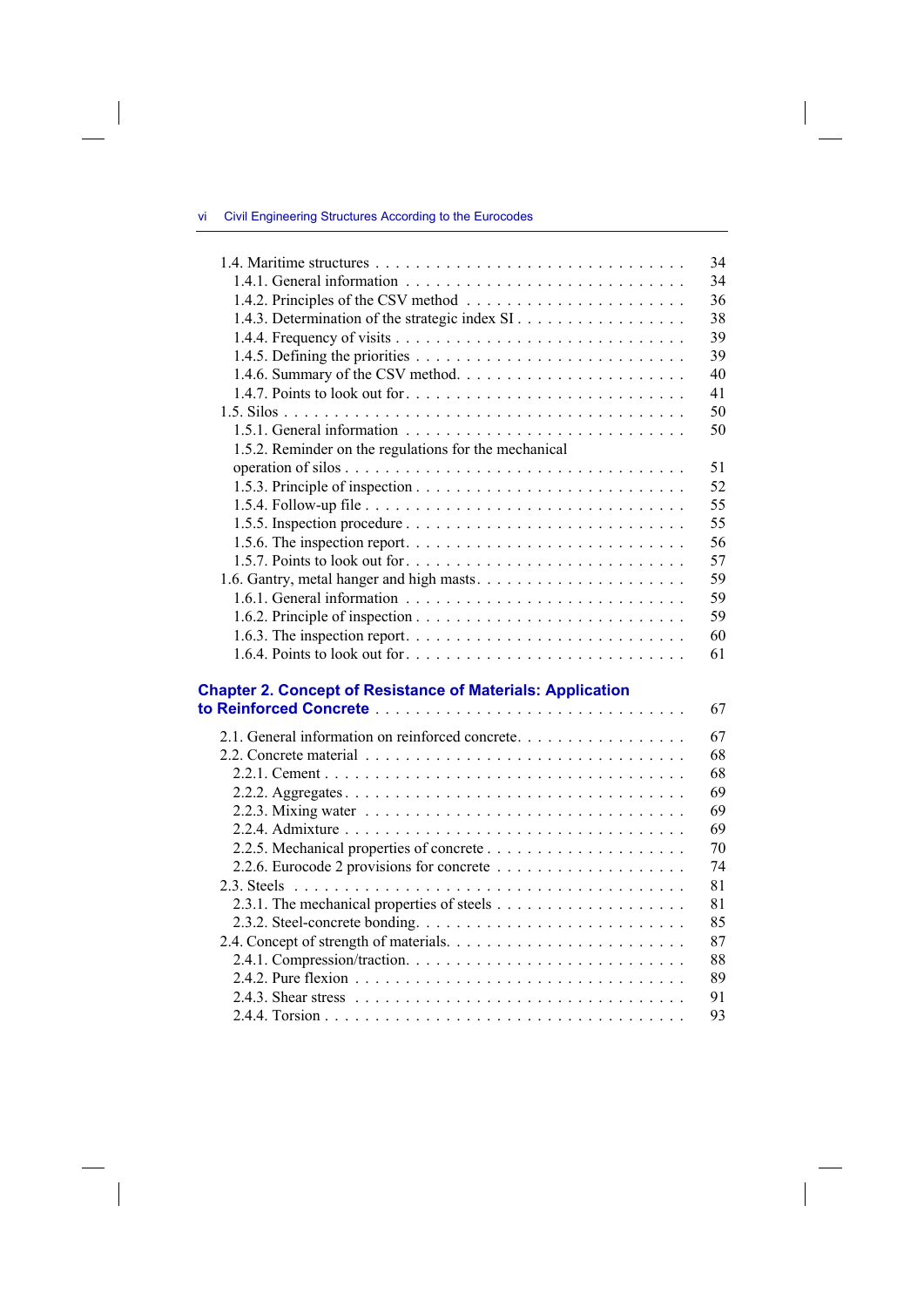|                                                                                                   | 95  |
|---------------------------------------------------------------------------------------------------|-----|
|                                                                                                   | 95  |
|                                                                                                   | 95  |
|                                                                                                   | 106 |
|                                                                                                   | 139 |
|                                                                                                   | 139 |
| 3.2.2. Major disorders that may affect masonry                                                    | 139 |
| 3.3. The pathology of composite material structures                                               | 145 |
| 3.3.1. General information on composite materials                                                 | 145 |
| 3.3.2. Main pathologies of composite materials                                                    | 150 |
| <b>Chapter 4. Techniques for Repairing Civil Engineering Works </b>                               | 161 |
|                                                                                                   | 161 |
|                                                                                                   | 161 |
| 4.1.2. The technique of glued composite fabrics or plates                                         | 170 |
| 4.1.3. The technique of additional prestressing                                                   | 178 |
|                                                                                                   | 183 |
| 4.1.5. Repair of superficially degraded concretes                                                 | 191 |
|                                                                                                   | 198 |
| 4.2.1. Cathodic protection of reinforcements                                                      | 198 |
|                                                                                                   | 203 |
|                                                                                                   | 203 |
|                                                                                                   | 203 |
|                                                                                                   | 203 |
|                                                                                                   | 204 |
| <b>Chapter 5. Inspection and Maintenance of Structures</b>                                        |     |
|                                                                                                   | 209 |
|                                                                                                   | 209 |
|                                                                                                   | 209 |
|                                                                                                   | 210 |
|                                                                                                   | 211 |
|                                                                                                   | 211 |
|                                                                                                   | 212 |
| 5.1.6. Points to look out for $\dots \dots \dots \dots \dots \dots \dots \dots \dots \dots \dots$ | 213 |
|                                                                                                   | 214 |
|                                                                                                   | 214 |
|                                                                                                   | 215 |
| 5.2.3. Points to look out for                                                                     | 216 |